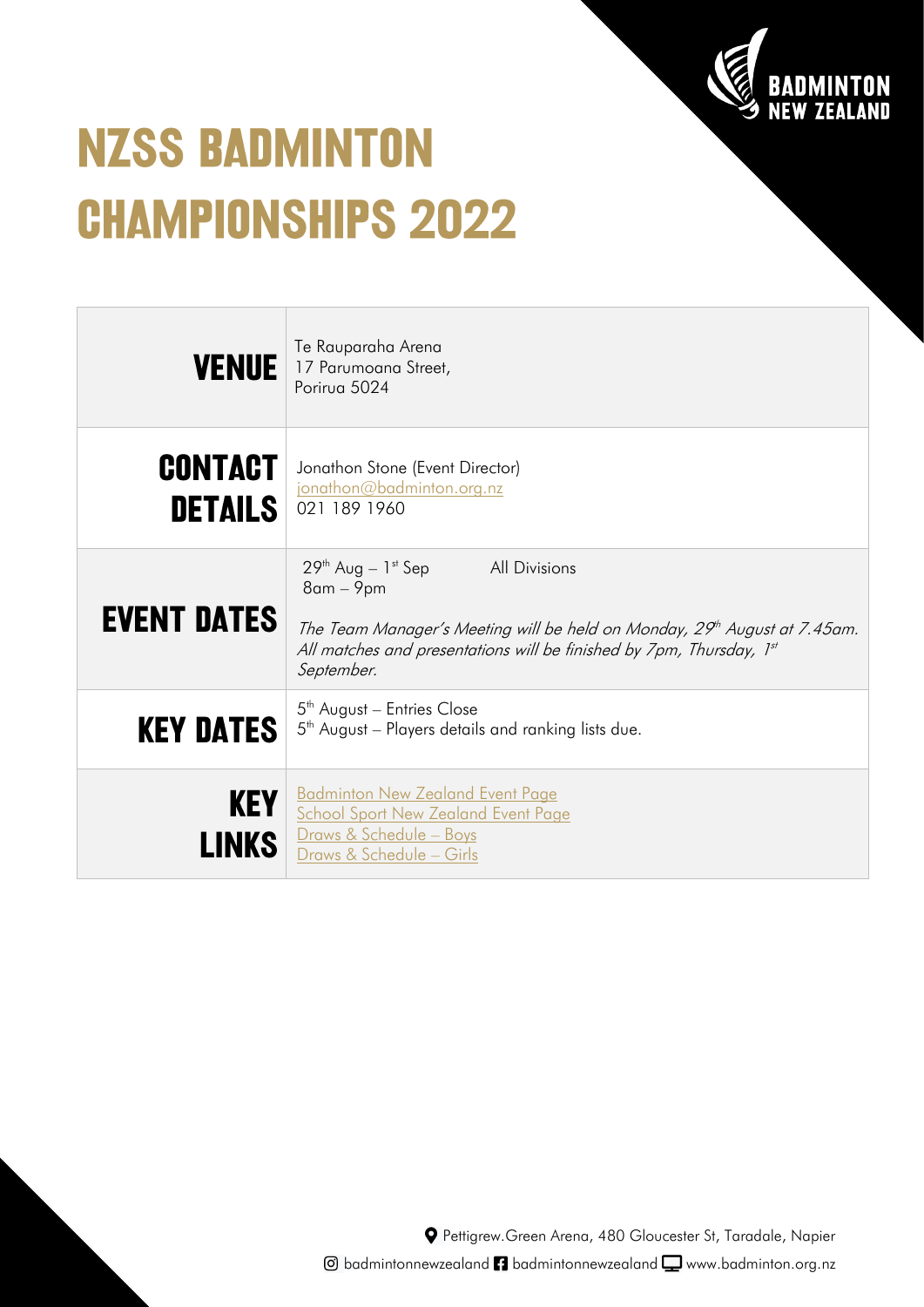# **NZSS BADMINTON CHAMPIONSHIPS 2022**

## **Eligibility**

- All players must meet the [School Sport New Zealand eligibility criteria](http://www.nzsssc.org.nz/Sport-1/Events/Eligibility-Regulations) which can be viewed in detail on:
- All Secondary Schools in New Zealand shall be eligible to compete. Any Secondary School which incorporates Years 7-13 may include students from Years 7 & 8 in their teams.
- All players must be enrolled and currently attending the secondary school which they represent.
- All players must be under 19 years of age at the first of January in the year of the competition.
- Schools may enter more than one team in each division; i.e. Boys or Girls.
- Composite teams (i.e. more than 1 school per a team) may be considered by Badminton New Zealand and School Sport New Zealand on a case by case basis.

### **Entry**

- The entry fee is \$400 inc. GST per team with payment due 20<sup>th</sup> August, 2022. No refund will be provided if teams withdraw after 5<sup>th</sup> August, 2022.
- Completed entry forms must be sent to <u>jonathon@badminton.org.nz</u> no later than 5<sup>th</sup> August, 2022.

### Competition Format

- The competition will be played under the rules of the New Zealand Secondary School [Championships 2022.](https://badminton.org.nz/wp-content/uploads/2022/04/NZSS2022-Regulations.pdf)
- Separate competitions will be held for boys' and girls' teams.
- Each competition will be played in two sections which will be determined as per the following:
	- o The three Division 1 medallists from 2019 and the Division 2 gold medallist are entitled to automatic entry to Division 1, but are not required to do so. These teams are:
		- Boys Westlake Boys' High School, Auckland Grammar School, Macleans College, Burnside High School
		- Girls Botany Downs College, Macleans College, St Andrews College, Westlake Girls' High School.
	- o All remaining teams will be assigned to two divisions as per Championships Regulation 6.c.
- Each team must consist of between 4-6 players.
- Each tie will consist of 4 singles matches and 2 doubles matches.
- Gold, silver, and bronze medals will be awarded to teams in all divisions.